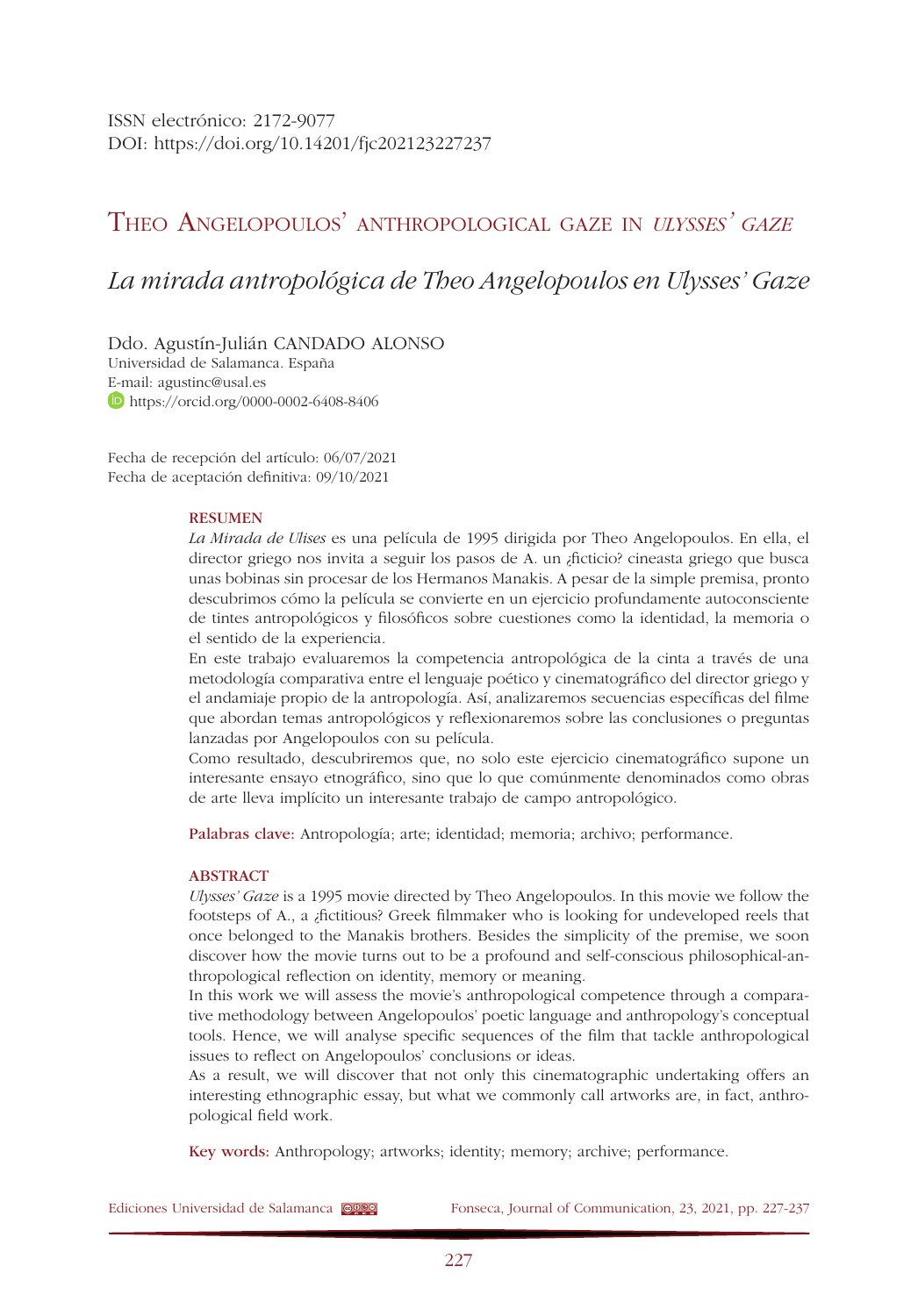## 1. Introduction

*To Vlemma tou Odyssea* (*Ulysses' Gaze*) is a 1995 movie directed by Theo Angelopoulos. The plot is simple: A., a widely acclaimed Greek filmmaker, returns to his motherland looking for undeveloped reels that once belonged to the Manakis brothers, but are presumably lost.

However, this adventure will unfold as a dense reflection on different aspects of the Balkan and Greek identity, meditating in a profound way on the experience of reality, its symbolic dimension and what we call 'identity'.

The aim of this work is to recompose this thoughtful process using the tools of anthropology in an eager attempt to prove, not only how artworks are suitable elements for this discipline, but how are, in fact, anthropological works.

With this in mind, we will put forward a theoretical framework to examine certain anthropological concepts which will serve us as the basis for a comparative methodology between anthropology's language and Angelopoulos'. Finally, and after a thorough analysis of different filmic aspects, we will assess the convenience of cinema as an anthropological tool.

#### 2. Theoretical Framework

In the beginning, anthropologists held a restricted vision of what art was: there were those who thought that any aesthetic dimension was epiphenomenal (Morphy and Perkins, 2006) and, therefore, to be discarded; and those who held an ethnocentric approach that denied any thought on context (Price, 2005). However, some anthropologists, such as Boas, maintained a broader vision of culture (Faeta, 2013, p. 22) that was uncomfortable and defiant to anthropological vertigo (Duranti, 1993, p. 214).

This was not a problem exclusively for cultural anthropology, given that linguistic anthropology also neglected all empiric and inferential processes in favour of grammar. The later reconsideration of this approach allowed the linguistic turn (Faeta, 2013, p. 20) that put forward that it was not a man against nature scenario, but the man with nature hand in hand (Montani, 2016, p. 16).

From this point is easy to follow the steps that, in other areas, enabled Danto's historicist analysis and Bourdieu's focus on institutionalization; but it was Foucault's, Derrida's or Jameson's thinking that proved that ethnography was, in fact, narrative fiction (Freedberg, 2013, p. 32): the anthropologist does nothing more than to interpret as it was suggested by Geertz. In response, many criticisms arose questions upon the legitimacy or the ideology of colonialist agendas of previous anthropologists such as Evans Pritchard or Radcliffe-Brown (Gell, 2016, pp. 21-22); but also, against a logocentric or textualist view of anthropology, provided the broad spectrum of activities carried out by researchers beyond writing their texts and reports.

But what is crucial for us is that this criticism highlighted the intrinsic hermeneutic nature of the anthropological work, that was not alien to art's own way of seeing. If anthropology were to approach anything related to any artwork, critical thought must assess any previous prejudice about what art is, and then proceed with its own methodology: whether it be the relationship between creator and spectator (Bourdieu,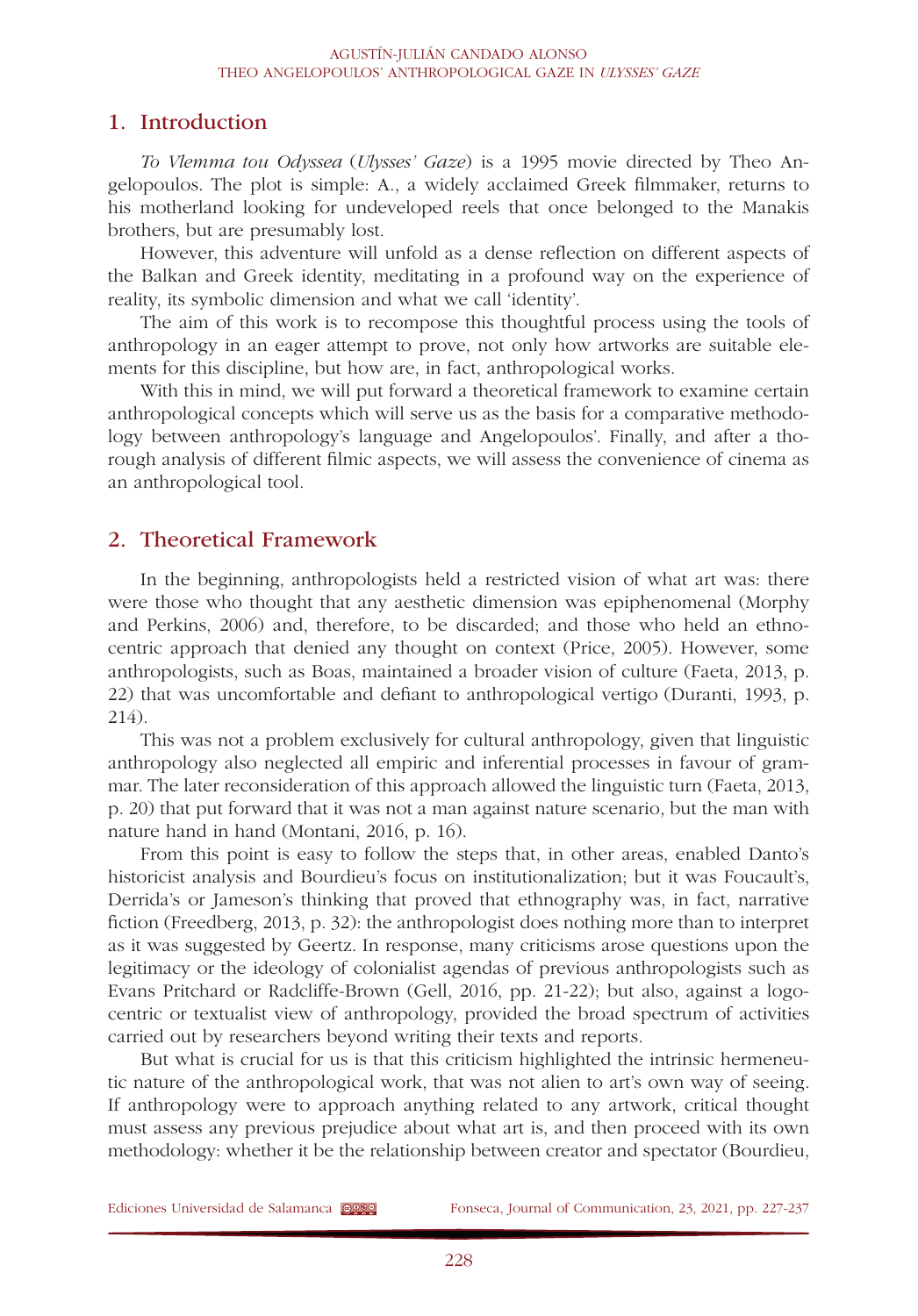1972, p. 33), a focus on the artistic experience (Montani, 2016, p. 13), or the assessment of its value as a commodity (Appadurai, 2001, p. 17-18).

This, however, turns out to be an arduous work if we consider the nature of experience and expression (Bruner, 1986; Turner, 1986). We do not refer only to the symbolic value (Morphy and Perkins, 2006) of artworks –whether it is a reified version of art or culture (Díaz de Rada, 2012) that individuals use to understand its own experience– but to the fact that artworks are metacommentaries of a society (Bruner, 1986, p. 14) that bring up a way of being in the world, anthropology's main object of study.

At the same time, since artworks are made through experience and expression, it is evident that we can question them as tools ready to be apprehended and staged. The dramatic or performative nature of culture renders them a repository of ways of being (Bruner, 1986, p. 6) that is ready to be interpreted and fertile in meaning, and no questions upon its truth, morality or accountability are asked (Turner, 1986, p. 35).

In this sense, we can understand why it is said that «los artistas contemporáneos se comportan como etnógrafos más preocupados por los procesos de constitución de identidades que por los de producción» (Cabello, 2013, p. 7), because in their grasp of reality, artists might act as anthropologists. Furthermore, the opposite can be said too: that anthropologists, in their hermeneutic narrative fiction, act as artists, hence making us remember of that Geertz's idea that «el arte y las aptitudes para comprenderlo se confeccionan en un mismo taller» (Geertz, 1994, p. 144).

It's essential that we emphasize here that if «artists 'might act' as anthropologists» and «anthropologists 'act as' artists» it's because of their shared curiosity and sensibility for otherness, and not because their works –that differ greatly from method and epistemological points– are equal, although they can be of mutual help. Gell (2016), for instance, was clearly against a humanities-anthropology that prioritized aesthetics and hermeneutics (the linguistic or symbolic turn), and emphasized on the scientificity of the social sciences, focusing on systems of agendas and social action.

Still, after having aligned anthropology's work to that of an artist in a sense that they both share sensibility for the otherness and can maintain a particular gaze, we must address the 'identity' issue and why art or culture seem to appear so intertwined. Firstly, it is necessary to understand that any commodity –and here we understand 'meaning' as a post-material commodity– is valued on the premise of scarcity or, in this case, as an object that resists to be possessed (Appadurai, 2001, p. 17). Meaning appears to be the main ingredient of 'identity' or vice versa; but what is important is to comprehend that the dialectic process (Dacosta, 2017, p. 208) of identification –and not 'identity', because that would imply the mystical reification of the process– is fundamental to an individual.

Provided that feelings –as in experience– of belonging (e.g., nationality or exile), language, or any cultural expression are key elements in the process of identification, we must understand that 'nationality' or 'race' appear to be cultural artifacts (Anderson, 1994, p. 21) and discursive elements (Hall, 2019, p. 80-82) that are in no way different to what we commonly refer as artworks.

What we affirm is that one's experience and expression of identification as discourse, reified as 'identity', is nothing but a continuous staging of cultural elements in relation to the political power (Bourdieu, 2011, p. 211) which results in the creation of borders and otherness (Hall, 2019, p. 80-81), from where 'us' and 'them' hatches in the heart of others' staged feelings of belonging (Dacosta, 2016, p. 19). And what is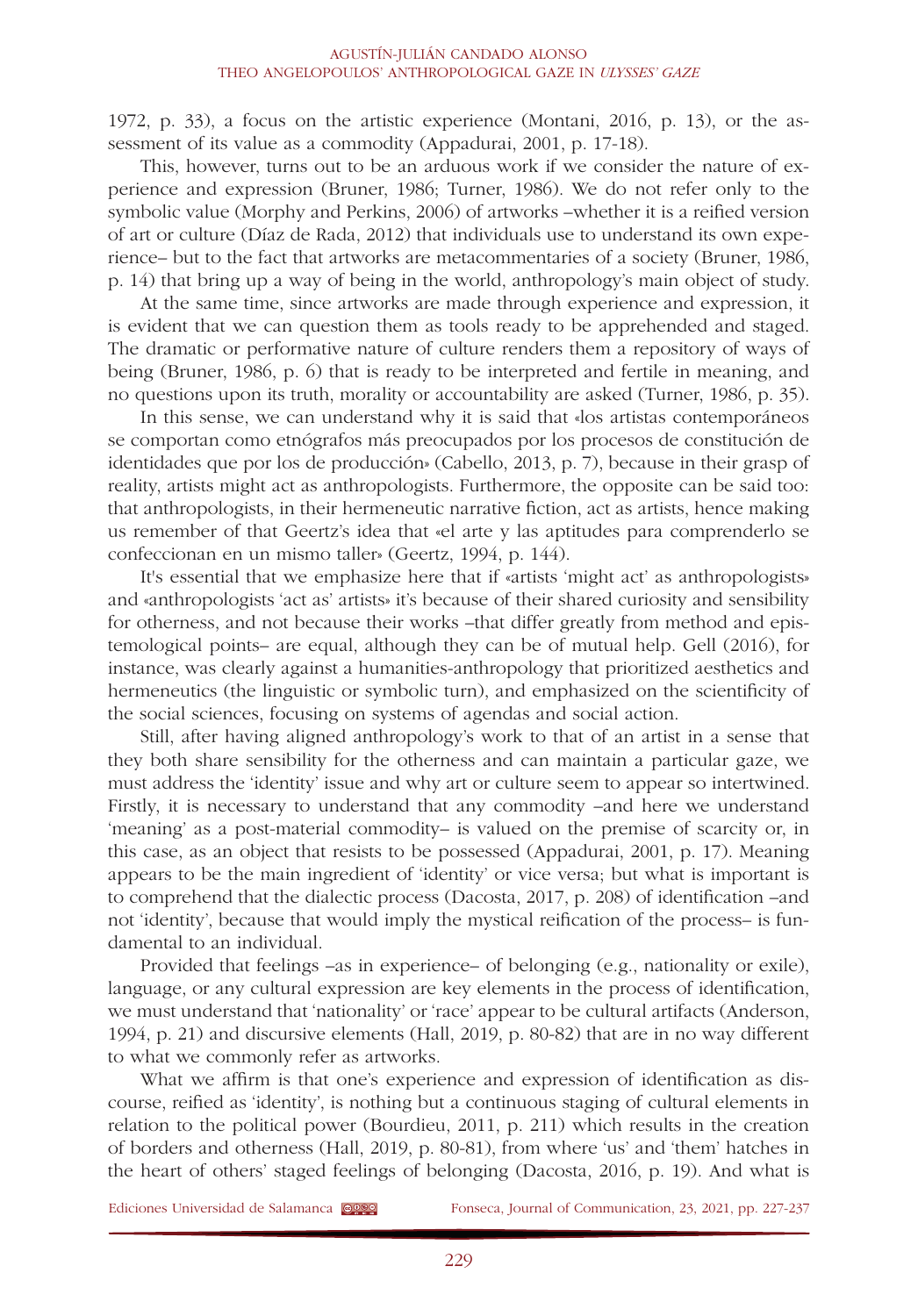more, this archive of available ready-to-stage elements –experiences or memories– is the spring of imagined communities (Anderson, 1994, p. 23-24) that permeate into soil and sprout imaginary geographies (Hall, 2019, p. 96-97).

The relevant consequence of this process is that, as we have seen, 'ethnicity' and 'art' or any similar concept appears to work analogously: both appear in the process of identification and are susceptible of being performed or read; both are composed by smaller recognition signs that are used conventionally by an ethnic community in their cultural performance (Bourdieu, 1972, p. 47; 2011, p. 26-27). As a result, we discover that in their social action, individuals act as artists and anthropologists in relation to certain symbolic elements; and that in their social action they create a cultural memory or archive that is crucial in their effort to survive any historical-cultural hardship, such as dictatorships or genocides.

It is also clear, in conclusion, that all these readings, stagings, and interpretations are cultural artifacts and, therefore, fall under Gell's category of artwork: any object that possesses agency and acts as an agent (Gell, 2016). This very idea contains all the concepts we have developed up to this point.

## 3. Methodology

Once we have outlined our theoretical framework, we have observed how these artworks transcend the imagined frontiers of museum and academia assessed 'Art' and reach each individual's daily life, playing a fundamental role in their understanding of reality.

All these artifacts –travel, culture, memory, identification, ethnics– are the main topics of *Ulysses' Gaze* and are explored through Angelopoulos poetic-anthropologic lens to unearth its own hermeneutic self-consciousness.

Our aim, as we have said previously, is to discover Angelopoulos' anthropological approach, and to do so we will compare these two languages while focusing on four key elements: Ulysses as a figure; the relation between time, space, and artworks; the dramatic nature of reality; and finally, 'identity' as a hypertext.

## 4. Analysis

#### 4.1. *Ulysses, anthropologist*

First of all, it is necessary to highlight Ulysses' ubiquitous character as a discursive element in what is known as Western tradition. Many works from many artists, such as Dante, Goethe, Poe, Pessoa, Seferis, Kavafis or Angelopoulos himself, take over the hero from Ithaca to convey different stories and ideas (Stanford, 2013, p. 25) and, in doing so, they create an «intertexto mitológico-literario-histórico» (Boitani, 2011, p. 14).

Not only this, even some historical figures, such as Columbus or Vespucci, embraced Ulysses' figure as part of this process of identification that we went over earlier. What comes clear is that Ulysses served as an arché for fiction and meaning (Boitani, 2011, p. 146), provided its enormous plasticity and prefigurational richness, from an Auerbachian perspective. The classic hero is, in conclusion, an archive of forms of being.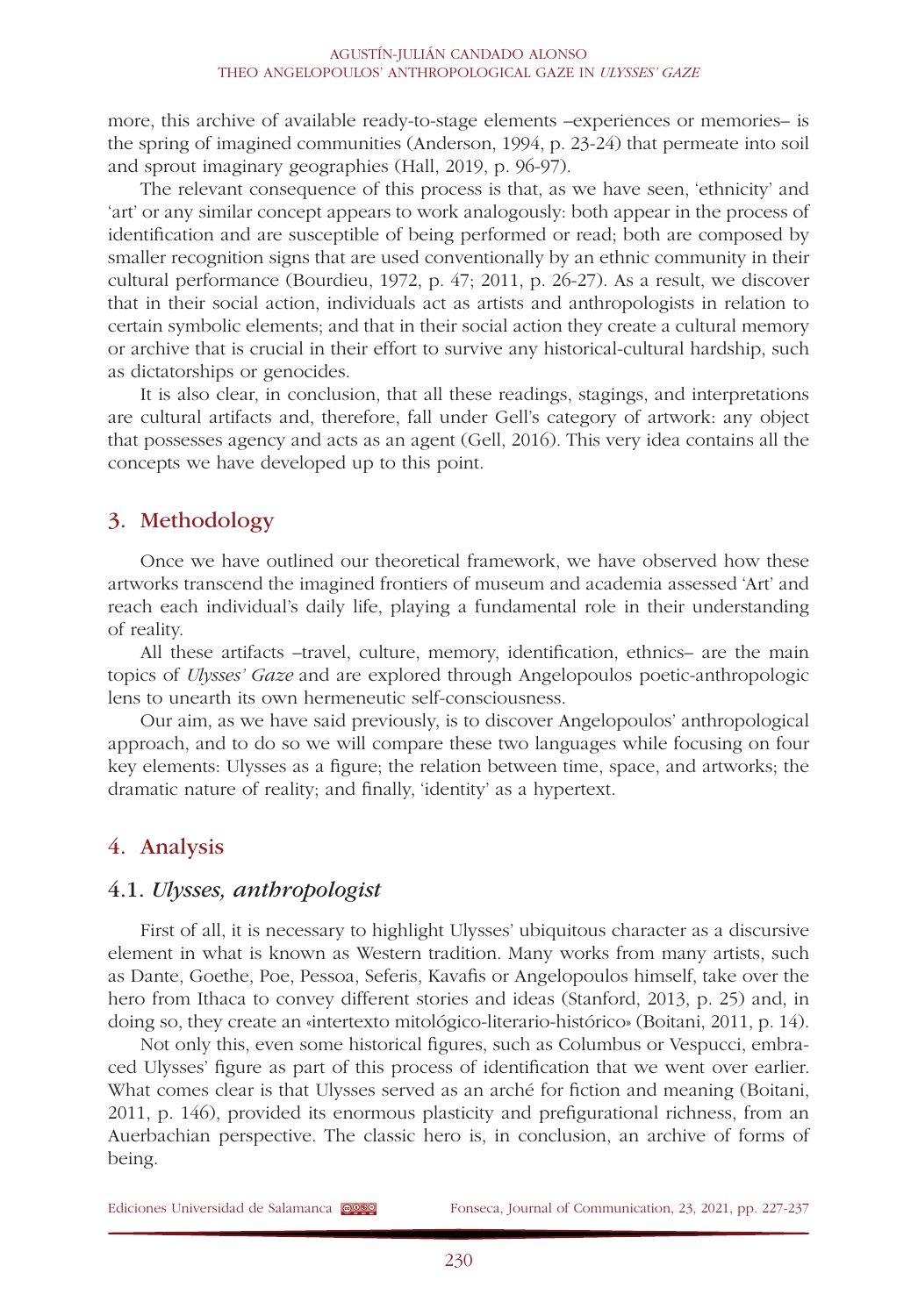Even further, Ulysses himself behaved as an anthropologist numerous times: a man that crossed the boundaries of the known world, curious about the behaviour of the cyclops, and fated by Tiresias to wander the Earth until he finds people that do not know what a paddle is; he was also portrayed as a clever man who often used disguises to successfully achieve his goals.

Does that not sound roughly similar to what an anthropologist is used to doing? Moreover, would that interest not be any different from what A. says were the Manakis brothers' interests: «landscapes, weddings, local costumes, political changes, village fairs, revolutions, battles, official celebrations, sultans, kings, prime ministers, bishops, rebels […] all the ambiguities, contrasts, conflicts» (Angelopoulos, 1995)?

In our film, A. seems to embody an heir of Ulysses' anthropological pulse, inspired by the ethnographic work of the Manakis brothers and, instead of searching for a Cretan gaze (Stanford, 2013, p. 283), a Balkan gaze is sought. Hence, A. appears to be doomed to wander forever in the same manner Ulysses was fated to find the paddleless people.

Lisón Tolosana in his reflection on the anthropological curiosity expressed:

«Si el antropólogo no siente la pasión de la alteridad, y si no goza del don camaleónico de transformarse en plurales Otros, nunca experimentará la vivencia de lo ajeno y, por consiguiente, no logrará la aprehensión originaria de la otreidad ni podrá regalarnos muestras de humanidad» (Lisón Tolosana, 1983, p. 124).

This is exactly what A. undertakes in our film: a journey through the Balkans, in that impulse that «le lleva a cruzar fronteras para alcanzar la otreidad que, nótsese, puede estar también entre nosotros» (Lisón Tolosana, 1998, p. 219-220) and, as consequence, re-enacts Ulysses' affairs within the Odyssey while also bringing up the Manakis' memory.

In conclusion, Ulysses is a great figure on which to build an anthropological character, provided his interest in otherness, his cultural self-consciousness, and his ability as a great storyteller or a «poeta de la etnografía» (Lisón Tolosana, 1983, p. 133).

## 4.2. *Time, space and meaning*

After discussing the anthropological subtext of Angelopoulos' film, we will compare our previous outline of anthropology's approach to art to Angelopoulos' in this film. As we have said before, we will use Gell's broad concept of artwork.

Almost every idea, concept, sequence, or object seen in the film is brimming with meaning, as Angelopoulos uses cinema «to explore complicated questions of identity and memory» (Serban, 2019, p. 137) thereby turning his films in an «instrumento de investigación alrededor de la historia y de cómo esta afecta al individuo, trazando así un mapa emocional que reflexiona sobre el estado de las cosas desde la experiencia sensorial» (Gómez Montero, 2016, p. 127).

This is the main idea behind the will to grasp a Balkan gaze: it is true that as a Greek person, Greek history can be processed through diaspora and conquests (Alberó, 2016, p. 275) that sublimate from the soil as an imaginary geography, and that the feelings of melancholia and despair that plague the director's maritime landscapes serve as the objectification of the sense of cultural identity loss (Gómez Montero, 2014,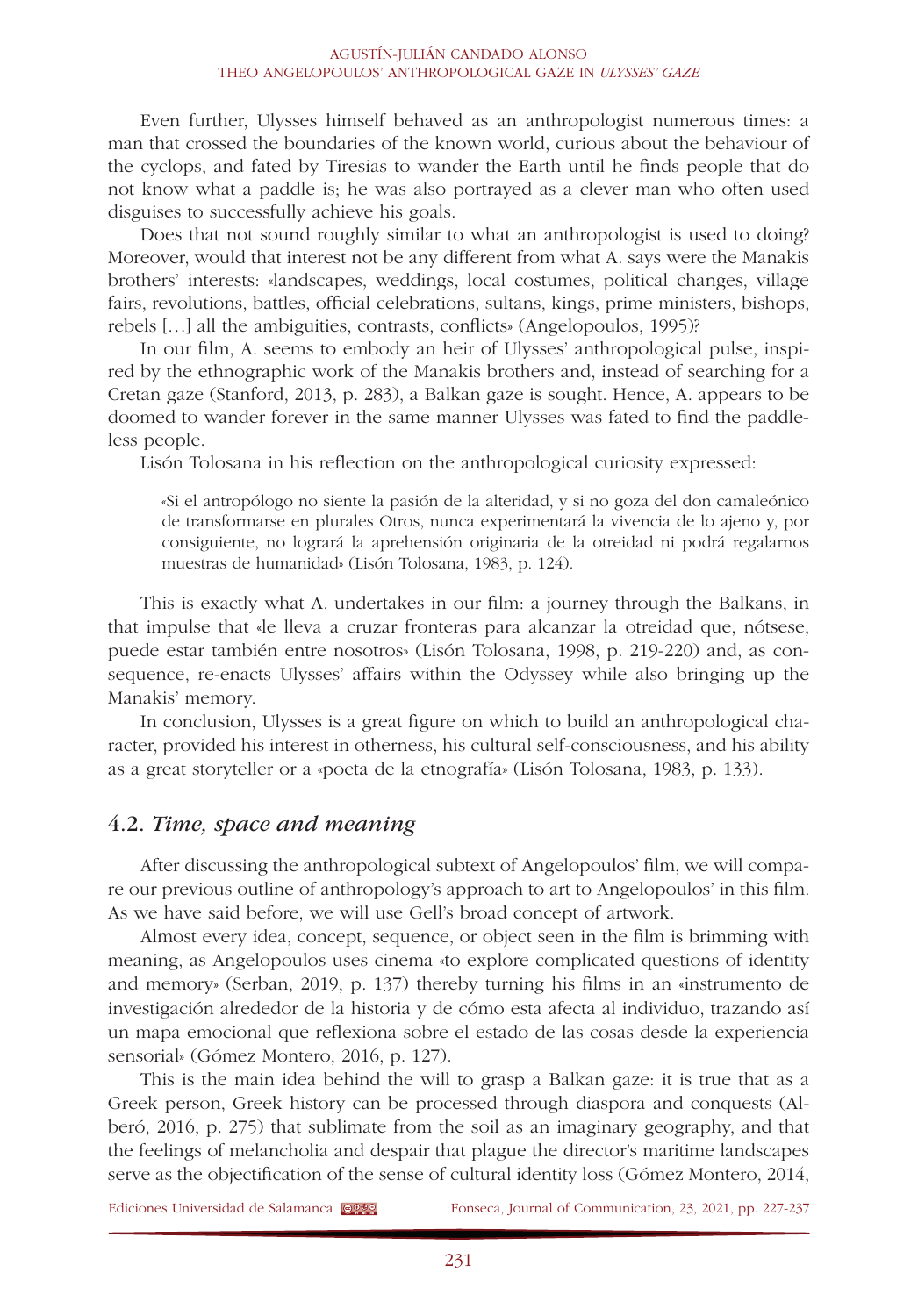p. 288-290); but this form of understanding the surroundings is common along the Balkan psychosphere.

However, Angelopoulos' film seems to be aware of the impossibility of 'identity', hence raiding into northern Greece and the Balkans, demystifying the land once pinned as the cradle of Western civilization, the origin of democracy, and the land of gods and heroes; Greece, with its desolated landscapes and its grim beauty, is also the scenery of civil wars, dictatorships, and historical hardship (Pomeroy, 2011; Gómez Montero, 2014).

In fact, two landscape elements reinforce this idea emerging above the rest in condensing and conveying meaning: borders and ruins. On the one hand, borders are nothing but deeply political land art in its two dimensions, as a dispenser of meaning and an otherness-maker; but also, as key elements to interpret soil.

For instance, we can think of the old lady in Korçë that is not able to recognize the city, but the best examples are the temporal digressions in Bitola and the Bulgarian border. While it is evident that borders are space-dimension elements, their hermeneutic aspects trigger a proper reflection where our protagonist examines his archive, memories, and experience.

When A. reveals to the border agent that he plans to travel to Philippopolis, he is embodying or staging the memory of Yannakis Manakis. Despite referring to the same space, Plovdiv and Philippopolis carry implicitly different meanings, interpretations, and memories. Whereas the former would imply a Bulgarian gaze, the latter would imply a Greek one and, therefore, might contain differences and similarities on their approach to the region's ottoman legacy.

On the other hand, we find the importance of ruins in Angelopoulos' poetic landscaping. Two examples illustrate their importance: the sequence that follows Lenin's statue dragged across the Danube and the siege of Sarajevo.

Lenin's statue entails a reflection on the material dimension of cultural artifacts as things (Appadurai, 2001) thereby allowing Angelopoulos' anthropological task in capturing its social life while recording local's response to its sight. This cinematic field work is homologous to that of Sarajevo's siege, depicting everyday life and tasks such as collecting water, stocking up on food, or running for shelter.

In fact, the ethnography-like sequence of the foggy days is what is absolutely interesting. Angelopoulos portrays here how a city devoid of any daily meaning due to the hardship survivors endure, flourish in some kind of popular celebration where cultural and social expressions take the streets. Nevertheless, this occurs under a macabre layer of meaning: the fog prevents snipers from shooting civilians.

With these two examples, we have seen how Angelopoulos' anthropological gaze exposes our relationship with any artwork: borders, city names, flags, ruins, hardships of the past and daily death. The meaning taken from or deposited in these collective cultural artifacts preserve them and enables the possibility of staging them, which in turn might create new meanings, experiences and, therefore, realities. In his approach to this Balkan experience, Angelopoulos' seem to be presenting in a cinematic manner his field notes of what he considers a Balkan culture.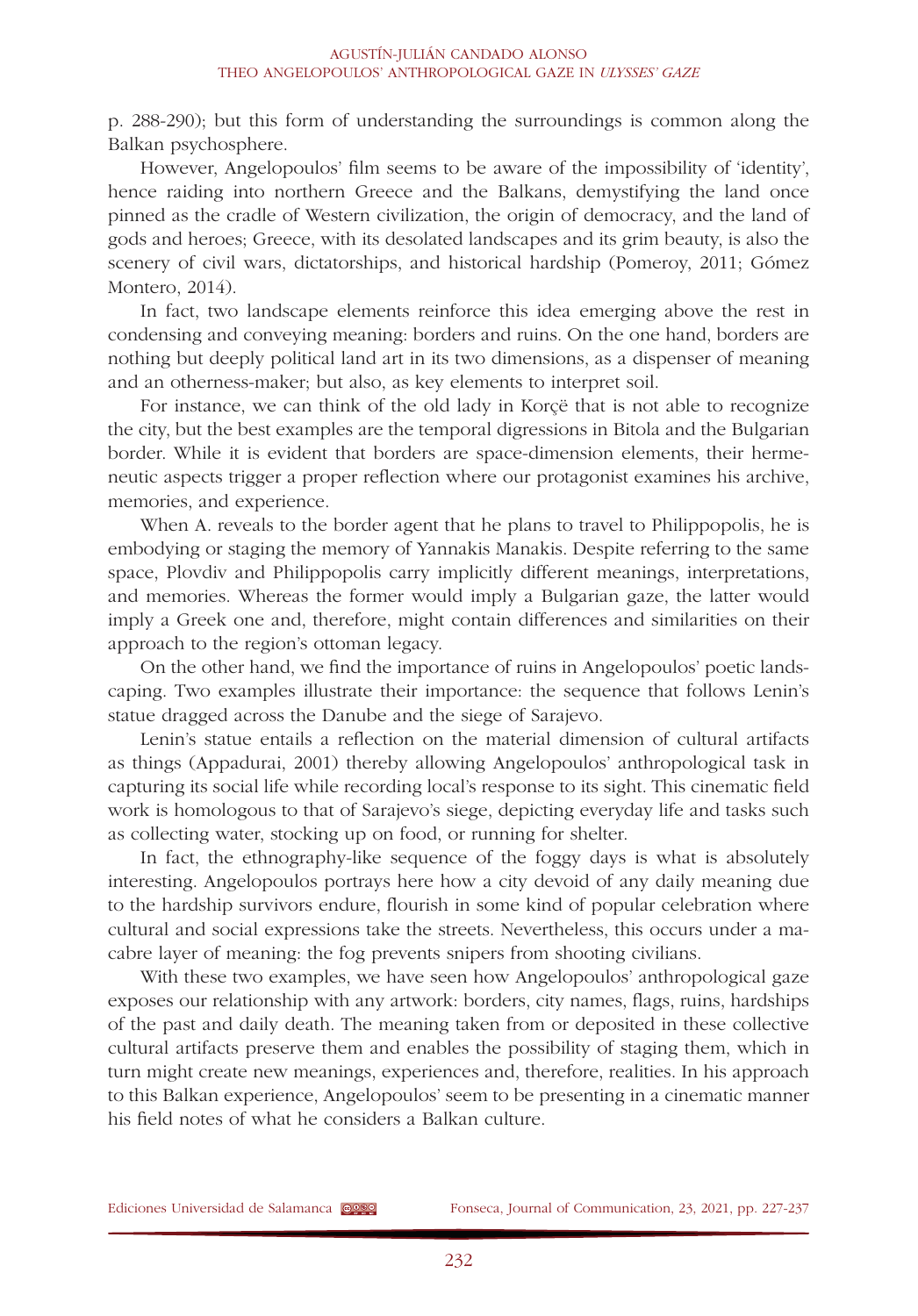### 4.3. *The dramatic nature of art*

After addressing how individuals might relate to such cultural artifacts, an interesting question might arise: what are then, these cultural artifacts? While this question would inevitably overwhelm our modest study case, we can, however, state a minimalist definition: they are palimpsests.

In the same way conquerors and revolutionaries renamed cities, re-established, or redrew borders, refurbished spaces, and repainted flags –in the film, all these activities are actively taking place in the background– any human being does so with its surroundings. That is exactly what allows these cultural artifacts to become cultural archives that are susceptible to being read and staged to produce meaning and a discourse which we usually name 'identity'.

What is important is that the construction of this archive is a process that appears to be unnoticeable, although we are greatly aware that there is some kind of process. For instance, the main reason that would explain why two neighbours would or would not get along might remain unknown, thus making these two people to choose any random explanation because they are aware that there must be a 'why'. While this train of thought will lead us to our final ideas on 'identity', we still must address the gap between experience and expression.

If we turn back to our movie, the temporal digression on A.'s way to Bucharest appears to illustrate our point perfectly. After arriving in 1944's soviet occupied Constanza after the coup of King Michael, Angelopoulos introduces us to A.'s family and takes advantage of the scene to depict Romanian history between 1945 and 1950.

This does not only tackle the Balkan issue of the film, but also puts forward the idea that any action or staging carries history and meaning that might resonate with others: would that not be the case of the Romanian, Greek, Armenian, or Bosnian genocides? (Alberó, 2016) The same dance, music and building is surrounded on the outside by an ever-changing history that profoundly affects the family members and shapes their experience and, as consequence, their reality.

In a similar fashion, the women of the film stir similar feelings, especially if we notice that every one of them –except for A.'s mother– are portrayed by the same actress. Is there any more genuine proof of the dramatic nature of life, art, and the socalled-identity? All these women also have their *Odyssey* counterpart (Pomeroy, 2011, p. 214) but what is interesting here is our protagonist's reaction when meeting all of them, deepening the film's self-consciousness.

Similarly, to the events in the Homeric poem, A. struggles in his encounter with the many women of his travels: on the one hand, his love for Penelope serves as a mould for any kind of love, therefore he must love them in the same manner that he loves Penelope; on the other hand, these other women are not Penelope, hence resulting in dissatisfaction.

The main idea behind this point is that any love story –as archive– in Ulysses or A.'s experiences might resemble their love story with Penelope –as experience–: the gestures, the craving, the words might be similar, but they are not staged –as expression– in the same manner, because they are not the same people, nor the same interpretations and meanings. They are, in short, staging a love story as actors.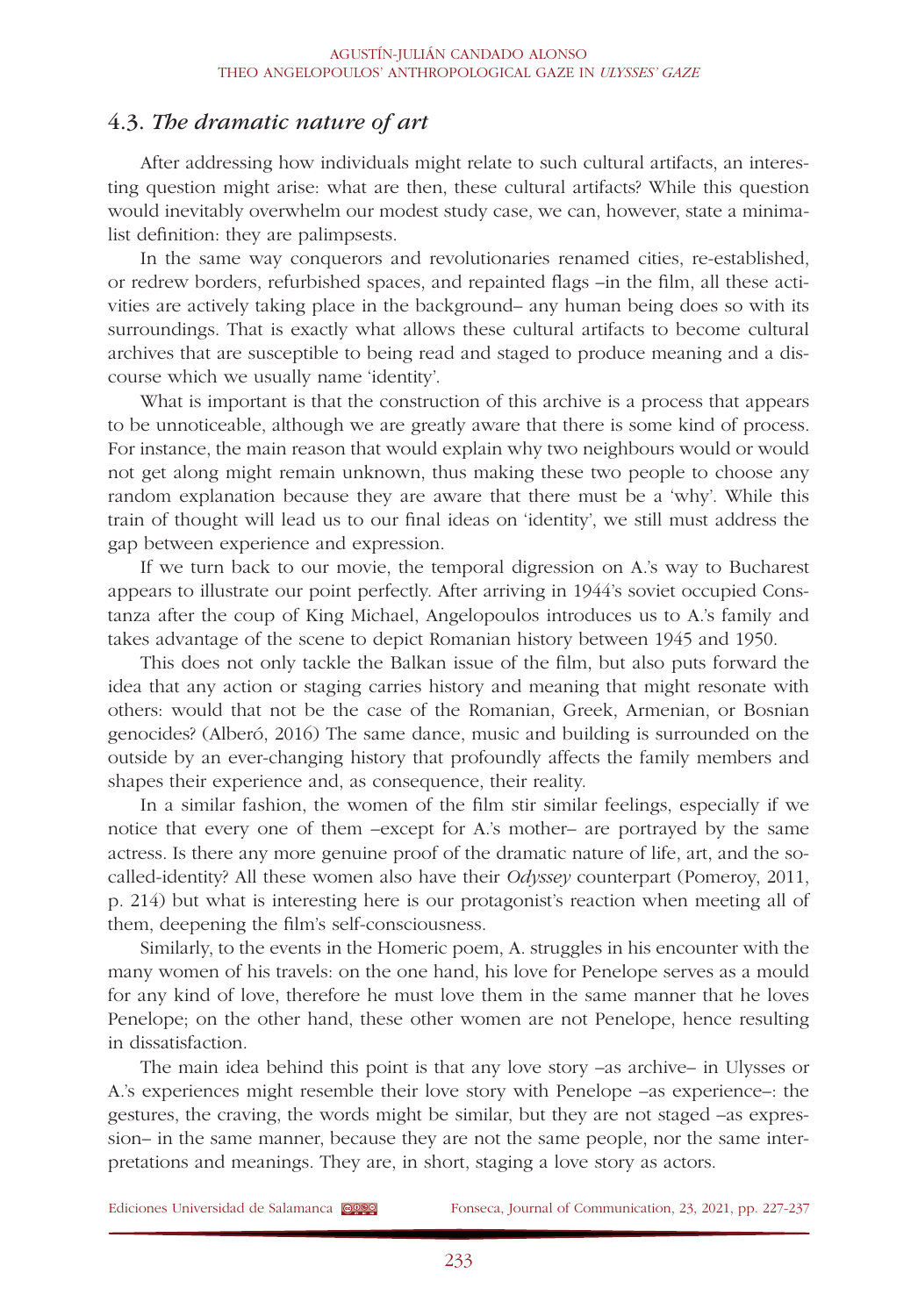A poem by Borges, *La Dicha* (1981), seems to capture something so complex with stunning simplicity:

«El que abraza a una mujer es Adán. La mujer es Eva. Todo sucede por primera vez.  $[...]$ Nada hay tan antiguo bajo el sol. Todo sucede por primera vez, pero de un modo eterno. El que lee mis palabras está inventándolas»

Every time Ulysses/A. loves a woman, he is loving her as if she were Penelope. When A. crosses the Bulgarian border, he is experiencing that as if he were Yannakis Manakis. When A. travels to Constanza, he is remembering his past as if he were his younger self. But every time these characters do «as if», they are overwriting the palimpsest of their memories all over again: deepening, enriching, making their memoryarchive more complex, more nuanced. And, in doing so, their expression of their own lives serves as inspiration, legacy or archive, to the human that comes after.

It is undeniable that they might not be completely aware of this complex process, like the two neighbours of our earlier example, but their immediate existence claims a necessary 'why' that alleviates the burden of meaning. The strange familiarity between A. and Ivo Levy's daughter, for instance, serves as this reason; profound knowledge of a historic figure might make their biography feel as personal as our own; homesickness for our birthplace might spark memories that would impregnate actual events with new meaning.

Regrettably, an immediate lack of 'why' might make it easy for our two neighbours to blame their language, skin colour, ancestry, or any cultural expression as the reason of their good or bad relationship; however, these expressions are not exclusive, individual nor well defined, as we have seen. In addition, by relating to a long string of experience and expression that might not be linked in any form to their forms of being might cause unavoidable misinterpretations. Moreover, that might lead them to believe that this reason is a permanent and universal truth: this is exactly why it always has been.

## 4.4. *Identity as a discourse, identity as a hypertext*

It is undeniable that the discourse individuals perceive as 'identity' is nothing more than a hypertext built from other hypotexts, a relation implicit in how the cultural archive works. Despite being a temporal performance and not a timeless truth, it is perceived as real because of the recognition signs that are spread into the archive. Staging a memory or an experience becomes identity as long as different individuals «join the dots» of recognition; in other words, they see 'structure'.

However, if we really consider the dramatic nature of reality and the complex process of identification and the dialectic process of experience and expression, we will discover movement, blurred limits, reinterpretations, factoids, half-memories, halfexperiences, and mobile expressions. We will find 'process'.

This is part of the mise-en-scène of Angelopoulos' film: it is hard to capture a proper Balkan gaze because it is beyond the borders, the ruins, the empty spaces. It might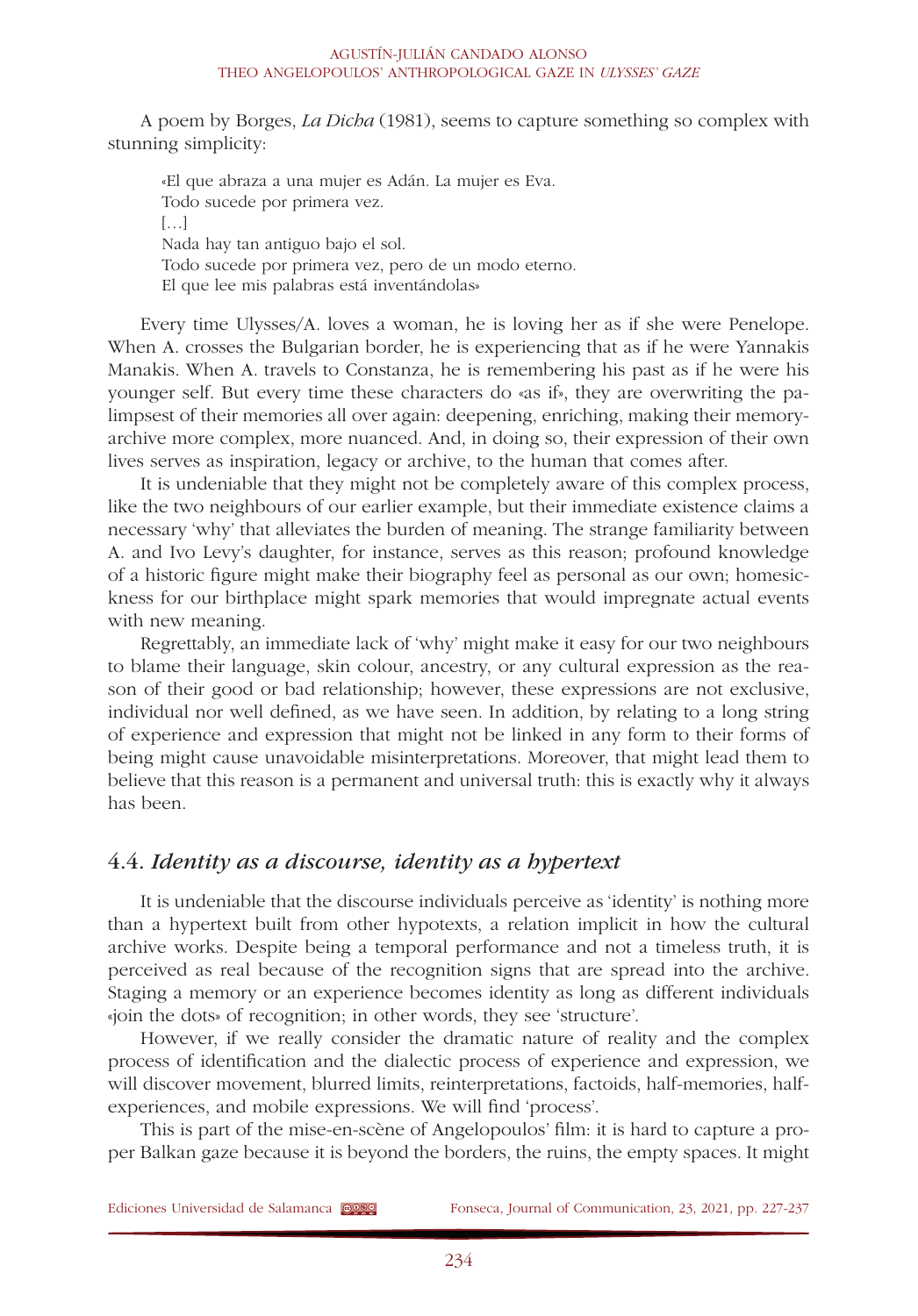appear as a «spectacle of a timeless, incomprehensible, mythical cycle of passions» in Žižek's words (Chouinard, 2016) but what is evident is that to define the Balkans is a complex task involving a wide array of topics (Todorova, 2009).

In short, there is no Balkan gaze as in 'identity', but what there is, is a form of being that might be shared among those who identify with some recognition signs that are classified as 'Balkan': a withering culture made unavailable or forbidden through fragmentation, wars and genocides that cannot be expressed besides the no-places or the no-time (Gómez Montero, 2016, p. 217).

To close the circle, Ulysses appears once again as the perfect metaphor of this particular portrait of Balkanism: he is the eternal wanderer that is unable to return home, as the many human beings portrayed in the film. This is Angelopoulos' sleight of hand in *Ulysses' Gaze* last scene. A. will never find the first glance –the undeveloped reels– because there is none: any vision, interpretation, reading, explanation, or perception is made necessarily from otherness; it is deeply interwoven in the cultural archive. Hence, to know thyself –the maxim beyond the *Alcibiades I* quote that opens the film– is a task with no end, an endless cycle, a journey full of nostalgia but without ending.

The passion of A.'s impetus to find the undeveloped reels is the vector for everyday individuals that feel that their own experience is slowly disappearing into oblivion. It is easy to understand how, consequently, some cultural artifacts would seem like lifeguards to these people; but the impossibility of retrieving them is the equivalent of the impossibility of any identity as an ontological entity.

### 5. Conclusions

In this work we have discussed Theo Angelopoulos' anthropological gaze in his *Ulysses' Gaze*. As we have proved, the mere fact of proposing Ulysses as the hypotext of the main character involves a great understanding and self-consciousness of the anthropological issue of meaning, art, and identity.

In this sense, Ulyssean qualities appear fertile to anthropological themes and illuminates the profound 'meta' aspect of the field of study. In response, Angelopoulos takes advantage of this situation and guides his own Ulysses through the Balkans to make him wonder what these borders, ruins, desolated landscapes, and out-of-time wastelands are, and what we make out of it.

However, the anthropological pulse of the film does not end there. With this poetic landscaping, symbolic time digressions, cryptic dialogues and superb direction, the Greek filmmaker conveys the very same ideas that last decades' anthropology has already been discussing in the academia about identity, art and meaning.

By presenting memories, spaces and ideas as palimpsests, the director can tackle many key aspects of our social action with a language that, while being absolutely different from that of the social sciences, is convincingly analogous to it. Furthermore, the mere possibility that any of these ideas presented here are not exactly in the film, but are a product of interpretation, is proof of the idea itself beyond the film and strongly upheld by cultural anthropology.

In conclusion, we might say that *Ulysses' Gaze* is a film with a vast number of layers of meaning, including a non-academic anthropological pulse –and in no case a naïve one– that puts forwards some themes that are both discussed in the academia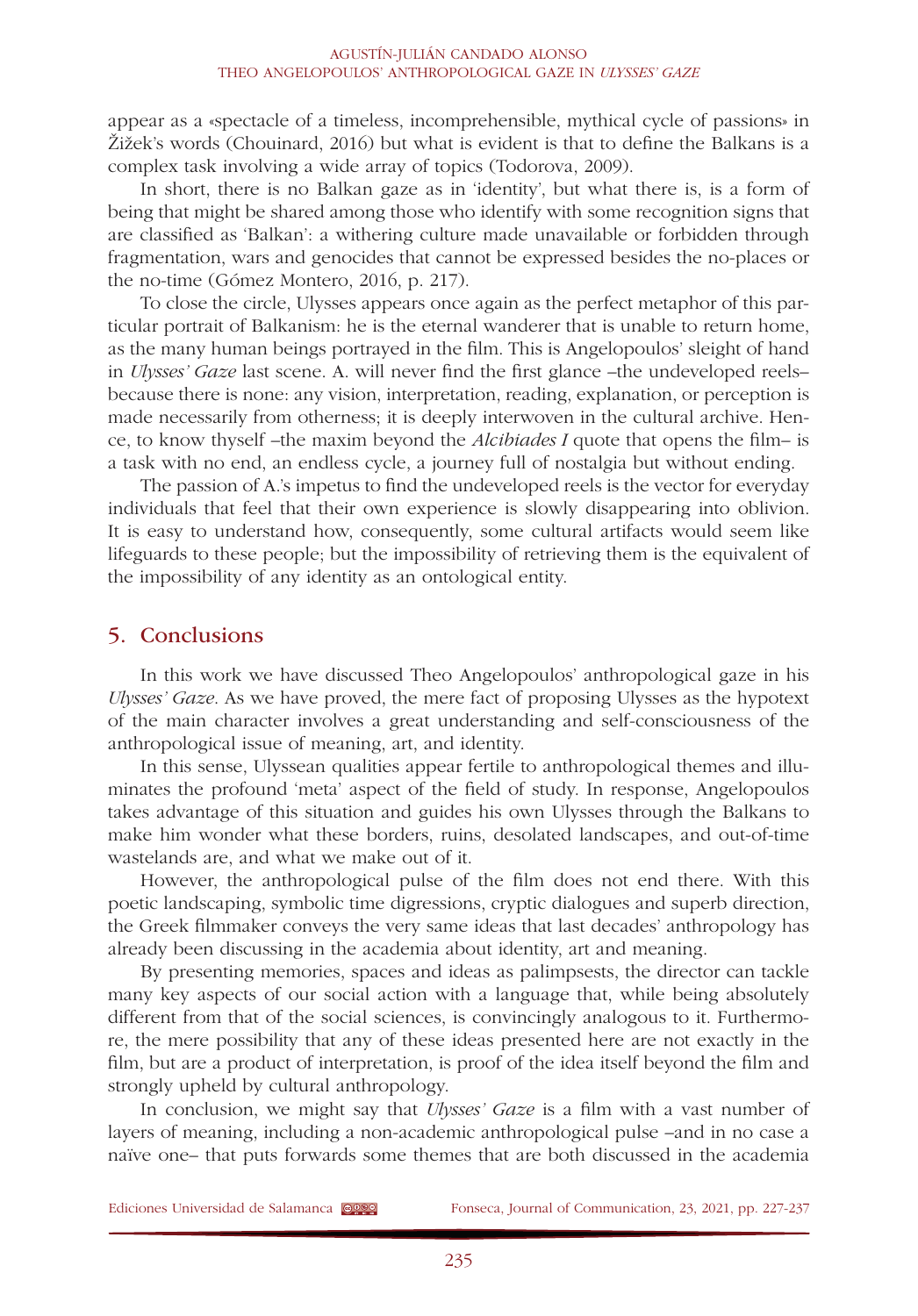but also in daily life, including those of belonging, identity, art, and so on. However, the deep self-consciousness of the film that resonates with anthropological thinking must not make us think that the film is anthropological work per se, but it does highlight its importance as an archive ready to be consulted by the anthropologist.

## 6. References

- Alberó, P. (2016). Una mirada de Ulises a los Balcanes*. Quaderns de la Mediterrània*, 23, pp. 274-280.
- Anderson, B. (1994). *Comunidades imaginadas: reflexiones sobre el origen y la difusión del nacionalismo.* México D.F.: Fondo de Cultura Económica.
- Appadurai, A. (2001). *La vida social de las cosas. Perspectiva cultural de las mercancías*. México D.F.: Grijalbo.
- Boitani, P. (2001). *La sombra de Ulises: imágenes de un mito en la literatura occidental*. Barcelona: Península.
- Bourdieu, P. (1972). Elementos de una teoría sociológica de la percepción artística. En A. Silbermann (Ed*.). Sociología del arte,* pp. 43-80. Buenos Aires: Nueva visión.
- Bourdieu, P. (2011*). Las estrategias de la reproducción social*. Buenos Aires: Siglo XXI.
- Bruner, E. M. (1986). Experience and its expressions. En V. W. Turner y E. M. Bruner (Eds*.), The anthropology of Experience,* pp. 3-33. Illinois: University of Illinois Press.
- Cabello, G. (2013*). Figura*. Para acercar la historia del arte a la antropología. *Revista Sans Soleil – Estudios de la Imagen, 5*(1), pp. 6-17.
- Chouinard, A. (2016). Historical argument, involuntary memory, and the subversion of Balkanist discourse within Theo Angelopoulos' Ulysses' Gaze. *Offscreen, 20*(2). Recuperado de: <https://offscreen.com/view/balkanist-discourse-ulysses-gaze>
- Dacosta, A. (2016). Una reflexión sobre las fronteras. En Centro cultural de Balsamão (Comp. ), *XIX Jornadas Culturais de Balsamão. O contributo do Associativismo para Defesa do Património*. España y Portugal
- Dacosta, A. (2017). ¿Identidades? Algunas reflexiones a partir de la experiencia migratoria castellana y leonesa a América. En J.F. Blanco (Ed*.), 5o Foro de las Identidades de Castilla y León. Identidad y Género en Castilla y León.* Salamanca: Diputación Provincial de Salamanca.
- Díaz de Rada, A. (2012). *Cultura, antropología y otras tonterías* Madrid: Trotta.
- Duranti, A. (1993). Truth and Intentionality: An ethnographic critique. *Cultural Anthropology, 8*(2), pp. 214-245.

Economopoulos, P., Heumann, E., Silvagni, G. (productores) y Angelopoulos, T. (director). (1995). *Το βλέμμα του Οδυσσέα* [cinta cinematográfica]. GRE, FRA, ITA, ALE: Greek Film Center, Mega Channel, Paradis Films, La Générale d'Images, La Sept Cinéma, Basic Cinematografica, Istituto Luce, Canal+, Radiotelevisione italiana (RAI), Concorde Filmverleih.

- Faeta, F. (2013). «Crear un objeto nuevo, que no pertenezca a nadie». Campo artístico, antropología, neurociencias. *Revista Sans Soleil – Estudios de la Imagen, 5*(1), pp. 18-29.
- Freedberg, D. (2013). Antropología e historia del arte: ¿El fin de las disciplinas*? Revista Sans Soleil – Estudios de la Imagen, 5*(1), pp. 30-47.
- Geertz, C. (1994). *Conocimiento local: ensayos sobre la interpretación de las culturas*. Barcelona: Paidós.
- Gell, A. (2016*). Arte y Agencia. Una teoría antropológica*. Buenos Aires: Sb editorial.

Gómez Montero, E. (2014). Theo Angelopoulos, paisaje, hombre. Entre la tragedia griega de la historia y la desgracia de los hombres. *Fotocinema: revista científica de cine y fotografía 9*, pp. 282-297.